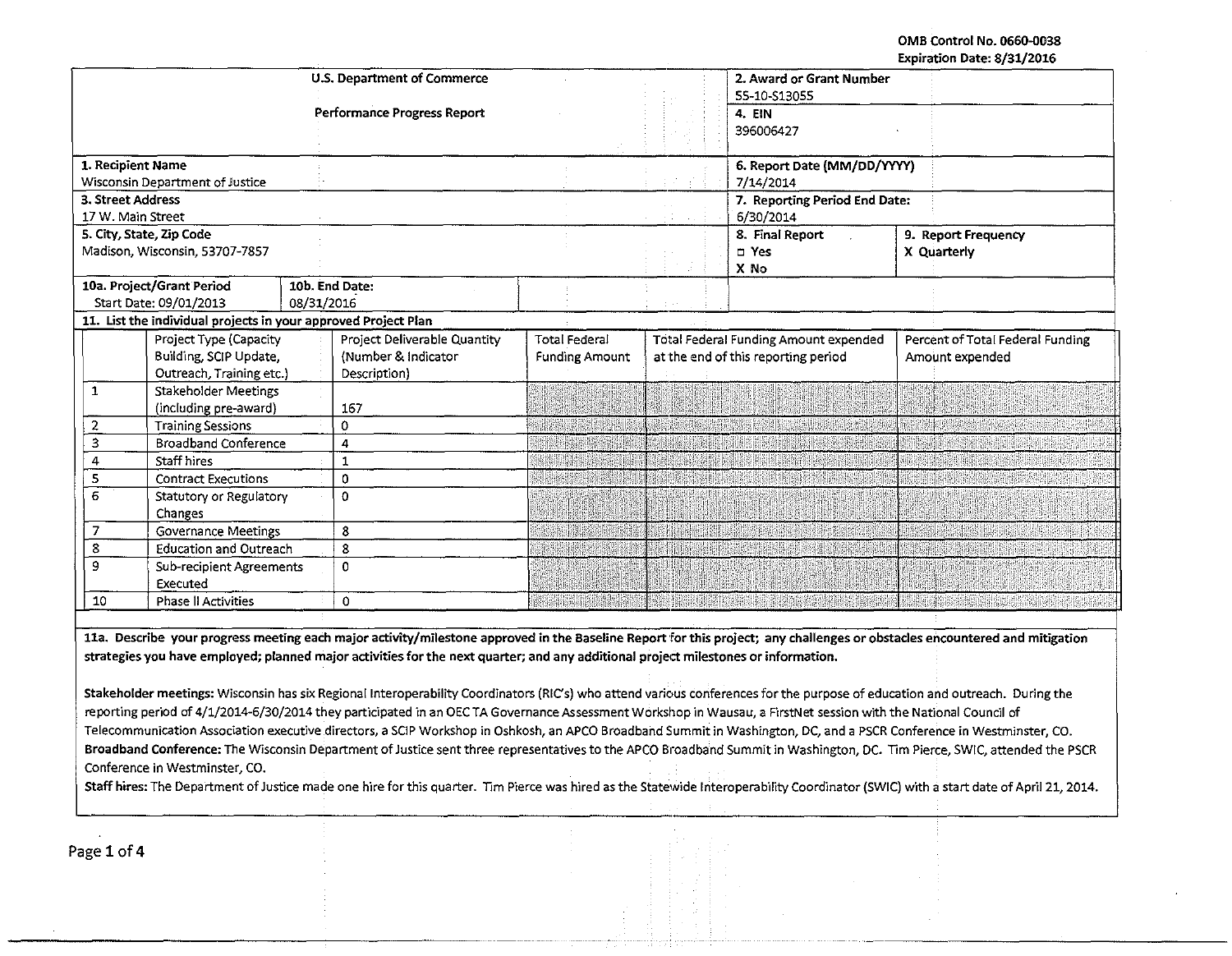Governance Meetings: During this reporting period, six governance meetings were held throughout the State which are also used for education and outreach on the Nationwide Public Safety Broadband Network. They were the NW~Region SCIP Implementation Council Meeting. Northeast SCJP Implementation Council Meeting. Public Safety Wireless Broadband Workgroup meeting, East Central Regional SCIP Implementation Council, and two Interoperability Council meetings. In addition, the State held an Office of Emergency Communication Technical Assistance Governance Workshop and a SCIP Update Workshop which stakeholders the opportunity to assist in recommendations for State tnteroperability structures and plans.

Other Activities: WI Department of Justice staff participated in several other activities, which included teleconferences, meetings, and phone interviews. For this reporting period we had three FirstNet Region V conference calls, three WI SCIP Planning calls with OEC for the SCIP workshop, discussions with OEC to discuss phone interviews and survey results for the TA Governance Workshop, and a Wisconsin Quarterly Call with SLIGP staff. DOJ staff also hosted a site visit from Region V's SLIGP Program Manager Carolyn Dunn. This site visit/audit was an all-inclusive look at our SLIGP grant activities. Discussion topics covered Wisconsin's mganizational structure and capabilities, grant administration processes and systems, fiscal policies and controls, success stories and results, and additional topics related to the Public Safety Wireless Broadband initiative.

llb. If the project team anticipates requesting any changes to the approved Baseline Report in the next quarter, describe those below. Note that any substantive changes to the Baseline Report must be approved by the Department of Commerce before implementation.

No changes anticipated at this time.

llc. Provide any other information that would be useful to NTIA as it assesses this project's progress.

Wisconsin continues to actively educate itself on the latest developments on NPSBN and FirstNet. We have been meeting with the other Region V states regarding collaboration for initial consultation with FirstNet.

lld. Describe any success stories or best practices you have identified. Please be as specific as possible.

On June 19, 2014 the lnteroperability Council formally identified required and desired attendees for the Initial Consultation meeting with FirstNet. Additionally the Governor designed, by letter, the lnteroperability Council to be the state point of contact for FirstNet. Since FirstNet and NTIA require an individual, not a governance body, for contact the tnteroperability Council formally moved to name the Statewide lnteroperability Coordinator, currently filled by Tim Pierce, to serve as the single point of contact for FirstNet and NTIA.

12. Personnel

12a. If the project is not fully staffed, describe how any lack of staffing may impact the project's time line and when the project will be fully staffed.

During this reporting period, the SWIC position was filled by Tim Pierce. The SLIGP Program and Policy Analyst position announcement was opened and the recruiting process has begun to fill this vacancy.

12b. Staffing Table

| Job Title                 | FTE % | Project(s) Assigned                                                                                                                                   | Change                                                                     |
|---------------------------|-------|-------------------------------------------------------------------------------------------------------------------------------------------------------|----------------------------------------------------------------------------|
| Assistant Program Manager | .50   | Provides administrative support relating to grant management, governance meetings,<br>outreach activities, and fulfill program reporting requirements | We will be changing<br>this job title to<br>Program and Policy<br>Analyst. |
| Program Supervisor        | .50   | Overall program oversight                                                                                                                             | Tim Pierce hired. We                                                       |

Page 2 of 4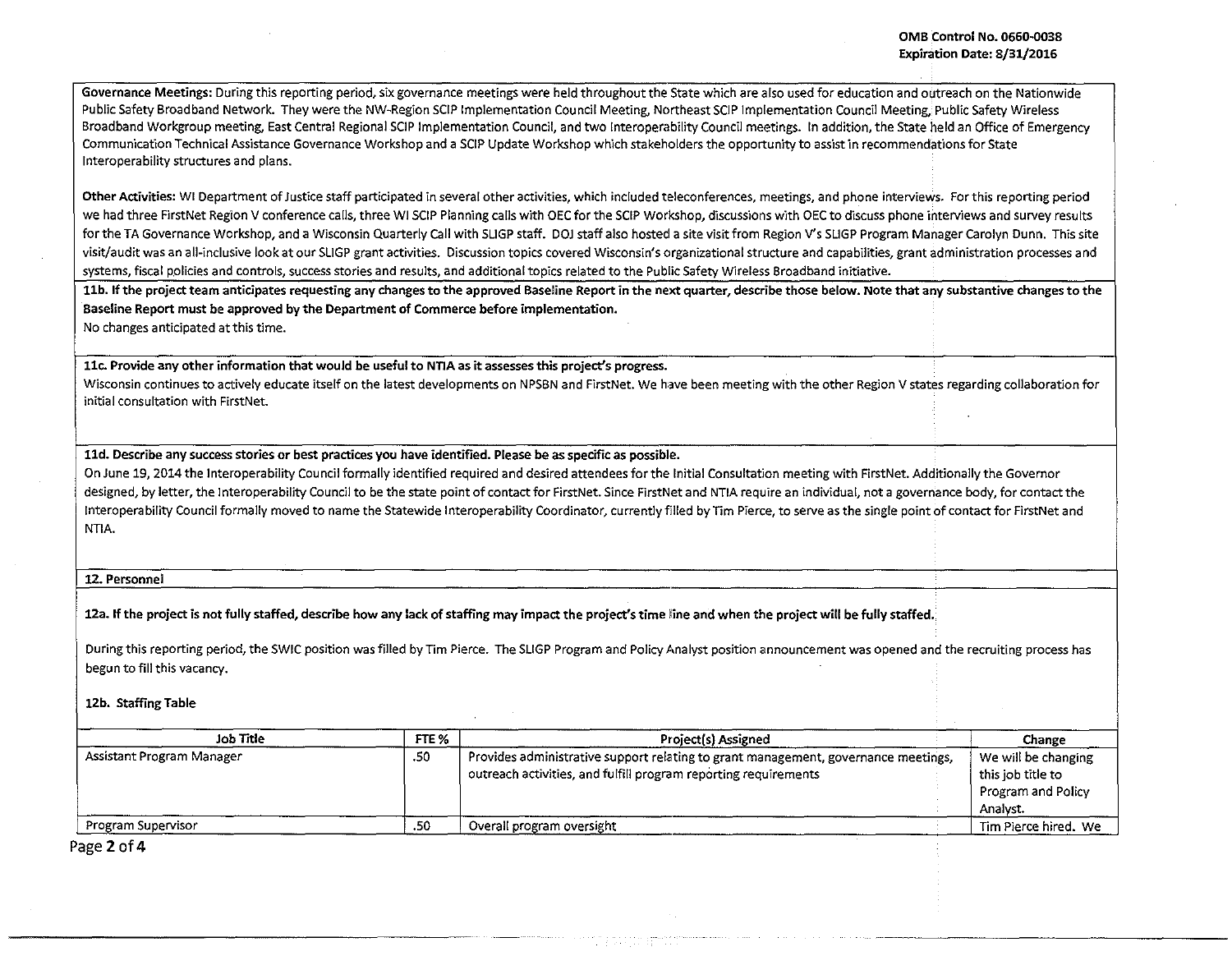## OMB Control No. 0660-0038 Expiration Date: 8/31/2016

|                                                |                                                                                                                                                                                                                                                                                                                                                                                                                                                                                                                                                                  |                          |                            |                                                                      |               |                                                    |                                                           |                                                 | will classify this<br>position as the Justice<br>Program Supervisor |
|------------------------------------------------|------------------------------------------------------------------------------------------------------------------------------------------------------------------------------------------------------------------------------------------------------------------------------------------------------------------------------------------------------------------------------------------------------------------------------------------------------------------------------------------------------------------------------------------------------------------|--------------------------|----------------------------|----------------------------------------------------------------------|---------------|----------------------------------------------------|-----------------------------------------------------------|-------------------------------------------------|---------------------------------------------------------------------|
| Grants Specialist 1                            |                                                                                                                                                                                                                                                                                                                                                                                                                                                                                                                                                                  | .15                      |                            | Provides financial balances, completes Financial Status Report (FSR) |               |                                                    |                                                           |                                                 |                                                                     |
| $\overline{.}15$<br><b>Grants Specialist 2</b> |                                                                                                                                                                                                                                                                                                                                                                                                                                                                                                                                                                  |                          |                            | Completes travel reimbursement and pays general costs                |               |                                                    |                                                           |                                                 |                                                                     |
| Financial Officer<br>.05                       |                                                                                                                                                                                                                                                                                                                                                                                                                                                                                                                                                                  |                          |                            |                                                                      |               | Provides financial oversight for the federal award |                                                           |                                                 |                                                                     |
| <b>LTE</b>                                     |                                                                                                                                                                                                                                                                                                                                                                                                                                                                                                                                                                  | .25                      |                            |                                                                      |               |                                                    | Provides program support for day to day work and meetings |                                                 |                                                                     |
|                                                |                                                                                                                                                                                                                                                                                                                                                                                                                                                                                                                                                                  |                          |                            | Add Row                                                              |               | Remove Row                                         |                                                           |                                                 |                                                                     |
|                                                | 13. Subcontracts (Vendors and/or Subrecipients)<br>The State of Wisconsin has 6 sub-grants reflected within the "Other" category in our budget. Our sub-grants are with the following entities:<br>Dane County \$414,584, North Central WI Regional Planning Commission \$86,985, Calumet County \$172,585, Douglas County \$86,985, West Central WI Regional Planning \$86,985,<br>and the City of Milwaukee \$172,585<br>13a. Subcontracts Table - Include all subcontractors. The totals from this table must equal the "Subcontracts Total" in Question 14f. |                          |                            |                                                                      |               |                                                    |                                                           |                                                 |                                                                     |
| Name                                           | Subcontract Purpose                                                                                                                                                                                                                                                                                                                                                                                                                                                                                                                                              | Type<br>(Vendor/Subrec.) | RFP/RFQ<br>Issued<br>(Y/N) | Contract<br>Executed<br>(Y/N)                                        | Start<br>Date | <b>End Date</b>                                    | <b>Total Federal</b><br><b>Funds Allocated</b>            | <b>Total Matching</b><br><b>Funds Allocated</b> | Project and % Assigned                                              |
| Unknown at<br>this time                        | Develop training<br>videos and brochures<br>related to broadband<br>for outreach, host 3<br>webinars and 4 two-<br>day regional trainings                                                                                                                                                                                                                                                                                                                                                                                                                        | Vendor                   | N                          | N                                                                    | <b>TBD</b>    | <b>TBD</b>                                         | \$500,000                                                 | $\overline{50}$                                 | N/A                                                                 |
| Unknown at<br>this time                        | Facilitator for Public<br>Safety Wireless<br>Broadband<br>Workgroup (PSWBW)                                                                                                                                                                                                                                                                                                                                                                                                                                                                                      | Unknown at this<br>time  | N                          | N                                                                    | <b>TBD</b>    | $TBD \rightarrow$                                  | \$4,800                                                   | 50                                              | N/A                                                                 |
| Unknown at<br>this time                        | Statewide website<br>hosting                                                                                                                                                                                                                                                                                                                                                                                                                                                                                                                                     | Unknown at this<br>time  | N                          | N                                                                    | <b>TBD</b>    | <b>TBD</b>                                         | \$5000                                                    | 50                                              | N/A                                                                 |
| Six sub-grants                                 | <b>Public Safety Wireless</b><br><b>Broadband Planning</b><br>Facilitation                                                                                                                                                                                                                                                                                                                                                                                                                                                                                       | Subrecipients            | N                          | Y                                                                    | 9/1/13        | 7/30/16                                            | \$1,020,709                                               | 50                                              | N/A                                                                 |
|                                                |                                                                                                                                                                                                                                                                                                                                                                                                                                                                                                                                                                  |                          |                            | <b>Add Row</b>                                                       |               | Remove Row                                         |                                                           |                                                 |                                                                     |
|                                                |                                                                                                                                                                                                                                                                                                                                                                                                                                                                                                                                                                  |                          |                            |                                                                      |               |                                                    |                                                           |                                                 |                                                                     |